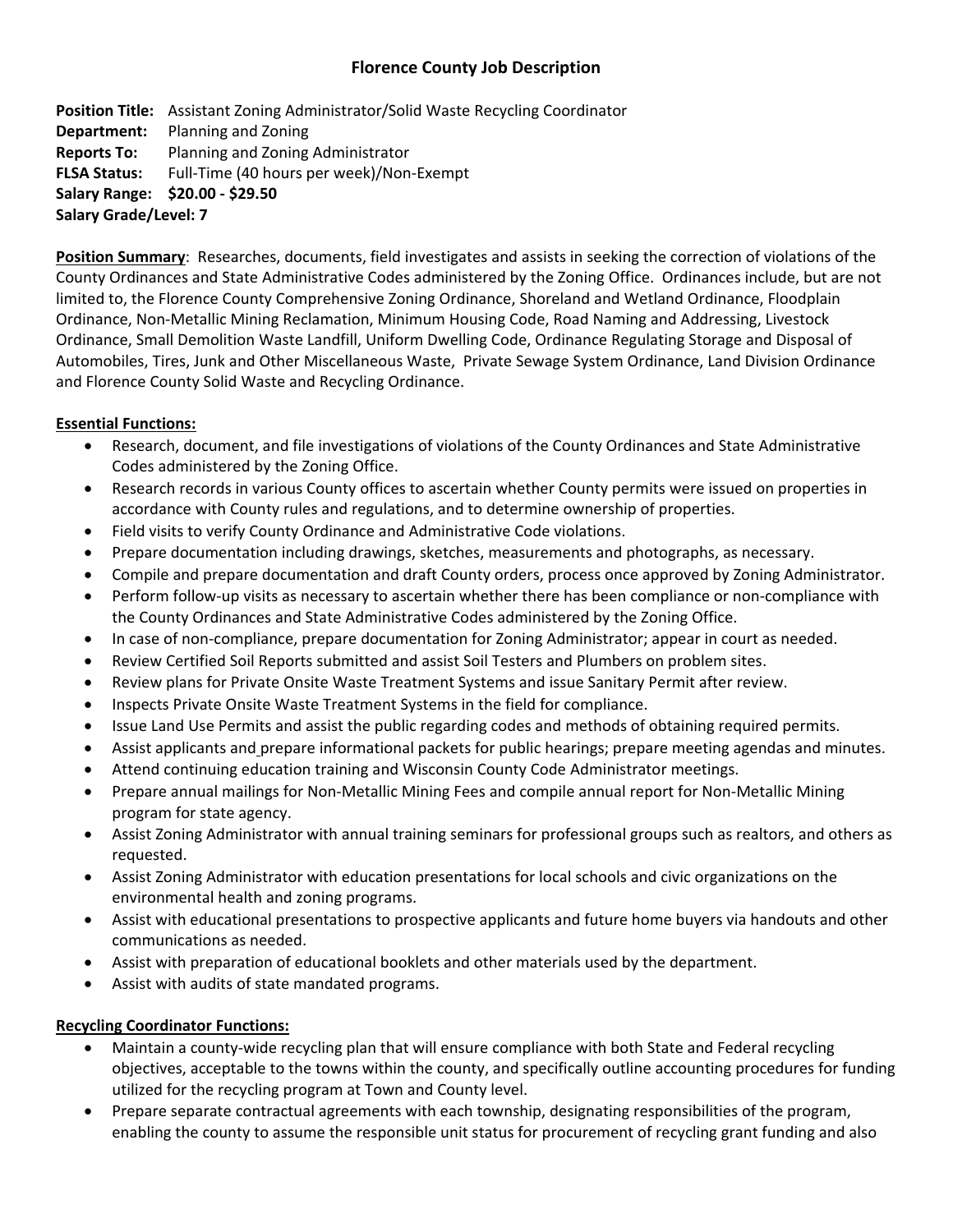# **Florence County Job Description**

have provisions for dissolving of such an agreement at which time it is no longer beneficial to the towns or county.

- Maintain a thorough knowledge of the recycling program and provide assistance in acquiring markets for recyclables. Apply for special grants when available.
- Maintain a Compliance Assurance Plan (CAP), a policy established for standard guidelines that will lead to compliance with the Recycling Ordinance.
- Maintain bills and coordinate pickups between drop‐off sites and contractors as needed.
- Prepare and sign annual application for recycling grants to responsible units for state agency.
- Prepare and sign annual report for the recycling program accomplishments and actual costs for state agency.
- Responsible for the recycling budget.
- Prepare for recycling DNR state audits.
- Schedule and conduct Recycling Management Board meetings.
- Any and all other concerns related to the recycling program.

## **Supervisory Requirements:**

 $\bullet$  N/A

## **Education:**

- High School Diploma required.
- Previous experience in land use planning, zoning, sanitation, solid waste management, recycling, surveying and code enforcement preferred.
- Must be a certified in Private Onsite Waste Treatment Systems (POWTS) and a Licensed Certified Soil Tester, or the ability to obtain required certification and licensing within six (6) months from date of hire.

## **Knowledge, Skills and Abilities:**

Any equivalent combination of training and experience, which provide the following knowledge, skills and abilities:

- Excellent written and verbal communication skills; ability to communicate effectively to various groups and individuals.
- Knowledge of State and Local codes, soils, land descriptions, private sewage, and environmental health and land use laws and principals.
- Ability to obtain and interpret facts through inspection and investigation.
- Ability to understand licensing and prepare clear and concise reports.
- Strong computer skills in Microsoft Office, GPS Unit Software; exposure to ARC‐VIEW, WisFIRS, and RAVEN preferred.
- Must possess or acquire a valid Wisconsin driver's license and a reliable vehicle to be used for work purposes.
- Have the ability to work cooperatively with others including: department employees, contractors, County employees, County officials, private landowners, clubs, organizations and the general public.

## **Physical Requirements**:

- Must have the ability, stamina and willingness to travel over long distances, over rough terrain, on foot, and in all types of weather.
- Must have the ability to perform all types of property and sanitary inspections, including walking in wilderness areas, climbing steep hills and getting in and out of excavations for sanitary systems.
- Frequently required to stand, walk, sit, use hands and fingers to handle or feel, reach with hands and arms, talk or hear. Occasionally required to stoop, kneel, or crouch.
- Regularly lift and or move up to 25 pounds and occasionally lift or move up to 50 pounds.
- Vision requirements include close, distant, color, peripheral, depth and ability to adjust focus.